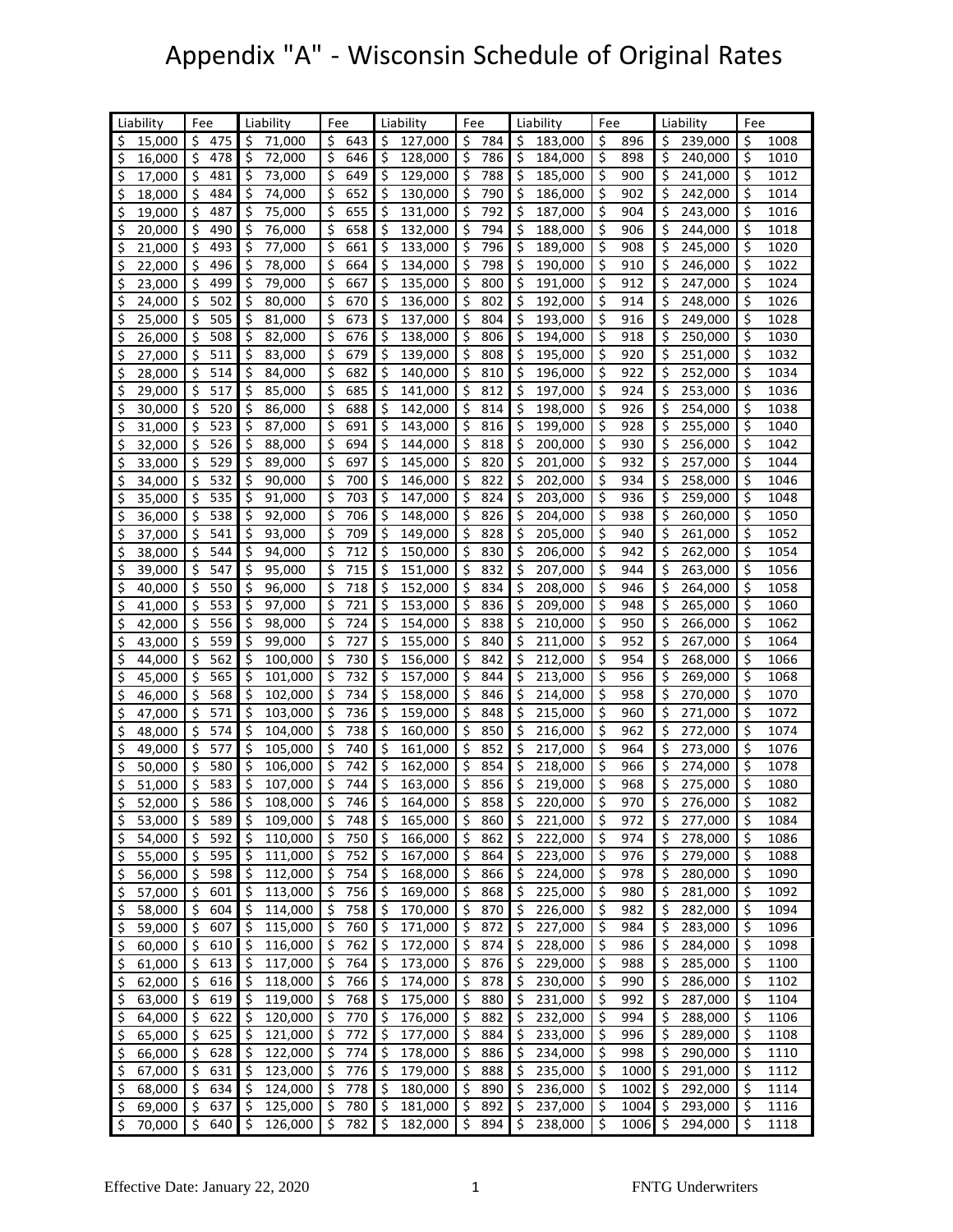| Liability           | Fee             | Liability     | Fee          | Liability             | Fee         | Liability              | Fee         | Liability              | Fee                 |
|---------------------|-----------------|---------------|--------------|-----------------------|-------------|------------------------|-------------|------------------------|---------------------|
| \$295,000           | \$              | Ś.            | \$           | Ś.                    | \$          | Ś                      | \$          | Ś.                     | \$                  |
|                     | 1120            | 351,000       | 1232         | 407,000               | 1344        | 463,000                | 1456        | 519,000                | 1549                |
| \$                  | \$              | \$            | \$           | \$                    | \$          | \$                     | \$          | \$                     | \$                  |
| 296,000             | 1122            | 352,000       | 1234         | 408,000               | 1346        | 464,000                | 1458        | 520,000                | 1550                |
| \$                  | \$              | \$            | \$           | \$                    | \$          | \$                     | \$          | \$                     | \$                  |
| 297,000             | 1124            | 353,000       | 1236         | 409,000               | 1348        | 465,000                | 1460        | 521,000                | 1551                |
| \$                  | \$              | \$            | \$           | \$                    | \$          | \$                     | \$          | \$                     | \$                  |
| 298,000             | 1126            | 354,000       | 1238         | 410,000               | 1350        | 466,000                | 1462        | 522,000                | 1552                |
| \$299,000           | \$              | \$            | 1240         | \$                    | \$          | \$                     | \$          | \$                     | \$                  |
|                     | 1128            | 355,000       | \$           | 411,000               | 1352        | 467,000                | 1464        | 523,000                | 1553                |
| \$                  | \$              | \$            | \$           | \$                    | \$          | \$                     | \$          | \$                     | \$                  |
| 300,000             | 1130            | 356,000       | 1242         | 412,000               | 1354        | 468,000                | 1466        | 524,000                | 1554                |
| \$                  | \$              | \$            | ۱\$          | \$                    | \$          | \$                     | 1468        | \$                     | \$                  |
| 301,000             | 1132            | 357,000       | 1244         | 413,000               | 1356        | 469,000                | \$          | 525,000                | 1555                |
| \$                  | \$              | \$            | 1246         | \$                    | 1358        | \$                     | \$          | \$                     | \$                  |
| 302,000             | 1134            | 358,000       | \$           | 414,000               | \$          | 470,000                | 1470        | 526,000                | 1556                |
| \$                  | \$              | \$            | \$           | \$                    | Ś           | \$                     | Ś           | \$                     | \$                  |
| 303,000             | 1136            | 359,000       | 1248         | 415,000               | 1360        | 471,000                | 1472        | 527,000                | 1557                |
| \$                  | \$              | \$            | \$           | \$                    | Ś           | Ś                      | Ŝ           | \$                     | Ś.                  |
| 304,000             | 1138            | 360,000       | 1250         | 416,000               | 1362        | 472,000                | 1474        | 528,000                | 1558                |
| \$                  | \$              | \$            | 1252         | \$                    | Ś           | Ś                      | Ŝ           | \$                     | Ś.                  |
| 305,000             | 1140            | 361,000       | \$           | 417,000               | 1364        | 473,000                | 1476        | 529,000                | 1559                |
| \$                  | Ś.              | \$            | Š.           | \$                    | Ś.          | Ś                      | Ś           | Ś.                     | Ś.                  |
| 306,000             | 1142            | 362,000       | 1254         | 418,000               | 1366        | 474,000                | 1478        | 530,000                | 1560                |
| \$                  | \$              | \$            | \$.          | \$                    | \$          | Ś                      | \$          | \$                     | \$                  |
| 307,000             | 1144            | 363,000       | 1256         | 419,000               | 1368        | 475,000                | 1480        | 531,000                | 1561                |
| \$                  | \$              | \$            | 1258         | \$                    | \$          | \$                     | \$          | \$                     | \$                  |
| 308,000             | 1146            | 364,000       | \$           | 420,000               | 1370        | 476,000                | 1482        | 532,000                | 1562                |
| \$                  | \$              | \$            | \$           | \$                    | \$          | \$                     | \$          | \$                     | \$                  |
| 309,000             | 1148            | 365,000       | 1260         | 421,000               | 1372        | 477,000                | 1484        | 533,000                | 1563                |
| \$                  | \$              | \$            | \$           | \$                    | \$          | \$                     | \$          | \$                     | \$                  |
| 310,000             | 1150            | 366,000       | 1262         | 422,000               | 1374        | 478,000                | 1486        | 534,000                | 1564                |
| \$311,000           | \$              | \$            | \$           | \$                    | \$          | \$                     | \$          | \$                     | \$                  |
|                     | 1152            | 367,000       | 1264         | 423,000               | 1376        | 479,000                | 1488        | 535,000                | 1565                |
| \$                  | \$              | \$            | \$           | \$                    | \$          | \$                     | \$          | \$                     | \$                  |
| 312,000             | 1154            | 368,000       | 1266         | 424,000               | 1378        | 480,000                | 1490        | 536,000                | 1566                |
| \$                  | \$              | \$            | ¦\$          | \$                    | \$          | \$                     | \$          | \$                     | \$                  |
| 313,000             | 1156            | 369,000       | 1268         | 425,000               | 1380        | 481,000                | 1492        | 537,000                | 1567                |
| \$                  | \$              | \$            | 1270         | \$                    | \$          | \$                     | 1494        | \$                     | \$                  |
| 314,000             | 1158            | 370,000       | \$.          | 426,000               | 1382        | 482,000                | \$.         | 538,000                | 1568                |
| \$                  | \$              | \$            | \$           | \$                    | \$          | \$                     | \$          | \$                     | \$                  |
| 315,000             | 1160            | 371,000       | 1272         | 427,000               | 1384        | 483,000                | 1496        | 539,000                | 1569                |
| \$                  | \$              | \$            | \$           | \$                    | \$          | Ś                      | Ŝ           | \$                     | \$                  |
| 316,000             | 1162            | 372,000       | 1274         | 428,000               | 1386        | 484,000                | 1498        | 540,000                | 1570                |
| \$                  | \$              | \$            | \$           | \$                    | \$          | \$                     | Ŝ           | \$                     | \$                  |
| 317,000             | 1164            | 373,000       | 1276         | 429,000               | 1388        | 485,000                | 1500        | 541,000                | 1571                |
| \$                  | Ś               | \$            | Š.           | \$                    | Ś.          | Ś.                     | Ś           | Ś.                     | Ś                   |
| 318,000             | 1166            | 374,000       | 1278         | 430,000               | 1390        | 486,000                | 1502        | 542,000                | 1572                |
| \$                  | \$              | \$            | \$.          | \$                    | \$          | Ś                      | \$          | \$                     | \$                  |
| 319,000             | 1168            | 375,000       | 1280         | 431,000               | 1392        | 487,000                | 1504        | 543,000                | 1573                |
| \$                  | \$              | \$            | \$           | \$                    | \$          | \$                     | \$          | \$                     | \$                  |
| 320,000             | 1170            | 376,000       | 1282         | 432,000               | 1394        | 488,000                | 1506        | 544,000                | 1574                |
| \$                  | \$              | \$            | \$           | \$                    | \$          | \$                     | \$          | \$                     | \$                  |
| 321,000             | 1172            | 377,000       | 1284         | 433,000               | 1396        | 489,000                | 1508        | 545,000                | 1575                |
| \$                  | \$              | \$            | \$           | \$                    | \$          | \$                     | \$          | \$                     | \$                  |
| 322,000             | 1174            | 378,000       | 1286         | 434,000               | 1398        | 490,000                | 1510        | 546,000                | 1576                |
| \$323,000           | \$              | \$            | \$           | \$                    | \$          | \$                     | \$          | \$                     | \$                  |
|                     | 1176            | 379,000       | 1288         | 435,000               | 1400        | 491,000                | 1512        | 547,000                | 1577                |
| \$324,000           | \$              | \$            | \$           | \$                    | \$          | \$                     | \$          | \$                     | \$                  |
|                     | 1178            | 380,000       | 1290         | 436,000               | 1402        | 492,000                | 1514        | 548,000                | 1578                |
| \$                  | \$              | \$            | 1292         | \$                    | \$          | \$                     | \$          | \$                     | \$                  |
| 325,000             | 1180            | 381,000       | -\$          | 437,000               | 1404        | 493,000                | 1516        | 549,000                | 1579                |
| \$                  | \$              | \$            | 1294         | \$                    | \$          | \$                     | 1518        | \$                     | \$                  |
| 326,000             | 1182            | 382,000       | \$           | 438,000               | 1406        | 494,000                | \$.         | 550,000                | 1580                |
| \$                  | \$              | \$            | 1296         | \$                    | \$          | \$                     | \$          | \$                     | \$                  |
| 327,000             | 1184            | 383,000       | \$           | 439,000               | 1408        | 495,000                | 1520        | 551,000                | 1581                |
| \$                  | \$              | \$            | \$           | \$                    | \$          | Ś                      | Ś           | \$                     | \$                  |
| 328,000             | 1186            | 384,000       | 1298         | 440,000               | 1410        | 496,000                | 1522        | 552,000                | 1582                |
| \$329,000           | \$              | \$            | \$           | \$                    | \$          | \$                     | Ŝ           | \$                     | \$                  |
|                     | 1188            | 385,000       | 1300         | 441,000               | 1412        | 497,000                | 1524        | 553,000                | 1583                |
| \$                  | Ś               | Ś.            | Š.           | Ś.                    | Ś.          | Ś.                     | Ś           | \$                     | Ś                   |
| 330,000             | 1190            | 386,000       | 1302         | 442,000               | 1414        | 498,000                | 1526        | 554,000                | 1584                |
| \$                  | \$              | \$            | \$           | \$                    | Ś.          | Ś                      | Ś           | \$                     | \$                  |
| 331,000             | 1192            | 387,000       | 1304         | 443,000               | 1416        | 499,000                | 1528        | 555,000                | 1585                |
| $\ddot{\mathsf{S}}$ | $\zeta$         | \$            | l \$         | \$                    | Ś.          | Ś                      | Ś           | \$                     | Ś.                  |
| 332,000             | 1194            | 388,000       | 1306         | 444,000               | 1418        | 500,000                | 1530        | 556,000                | 1586                |
| $$333,000$ \$       | 1196            | \$<br>389,000 | ۱\$<br>1308  | \$445,000             | \$<br>1420  | $\overline{5}$ 501,000 | \$<br>1531  | $\frac{1}{5}$ 557,000  | $\varsigma$<br>1587 |
| \$334,000           | \$<br>1198      | \$<br>390,000 | \$<br>1310   | \$<br>446,000         | \$<br>1422  | \$<br>502,000          | \$<br>1532  | \$558,000              | \$<br>1588          |
| \$335,000           | \$<br>1200      | \$<br>391,000 | ۱\$<br>1312  | \$447,000             | \$<br>1424  | 503,000<br>\$          | \$<br>1533  | \$559,000              | \$<br>1589          |
| \$336,000           | 5<br>1202       | \$<br>392,000 | \$<br>1314   | \$<br>448,000         | \$<br>1426  | 504,000<br>\$          | \$<br>1534  | \$560,000              | 1590<br>\$          |
| \$337,000           | \$<br>1204      | \$<br>393,000 | 1316<br>l\$  | \$<br>449,000         | S.<br>1428  | \$<br>505,000          | 1535<br>-\$ | \$561,000              | \$<br>1591          |
| \$338,000           | \$<br>1206      | \$<br>394,000 | 1318<br>\$ ا | \$<br>450,000         | 1430<br>\$  | 506,000<br>\$          | 1536<br>\$, | \$562,000              | 1592<br>\$          |
| \$339,000           | \$<br>1208      | \$<br>395,000 | \$ ا<br>1320 | $\frac{1}{5}$ 451,000 | \$<br>1432  | \$<br>507,000          | \$,<br>1537 | $\overline{5}$ 563,000 | \$<br>1593          |
| \$340,000           | $\zeta$<br>1210 | \$<br>396,000 | \$ ا<br>1322 | \$452,000             | \$<br>1434  | \$<br>508,000          | -\$<br>1538 | \$564,000              | \$<br>1594          |
| \$341,000           | \$<br>1212      | \$397,000     | 1324<br>-\$  | \$453,000             | 1436<br>\$. | 509,000<br>\$          | -\$<br>1539 | \$565,000              | \$<br>1595          |
| \$342,000           | \$<br>1214      | \$<br>398,000 | -\$<br>1326  | $\frac{1}{5}$ 454,000 | \$<br>1438  | \$<br>510,000          | -\$<br>1540 | \$566,000              | 1596<br>\$.         |
| \$343,000           | \$              | \$            | 1328         | \$                    | \$          | \$                     | S.          | \$                     | \$                  |
|                     | 1216            | 399,000       | -\$          | 455,000               | 1440        | 511,000                | 1541        | 567,000                | 1597                |
| \$344,000           | \$<br>1218      | \$<br>400,000 | 1330<br>\$ ا | \$<br>456,000         | \$<br>1442  | \$<br>512,000          | \$<br>1542  | \$568,000              | \$<br>1598          |
| \$345,000           | \$<br>1220      | \$<br>401,000 | \$<br>1332   | \$457,000             | \$<br>1444  | \$<br>513,000          | \$<br>1543  | \$569,000              | \$<br>1599          |
| \$346,000           | \$<br>1222      | \$<br>402,000 | \$<br>1334   | \$458,000             | \$<br>1446  | \$<br>514,000          | \$<br>1544  | \$570,000              | \$<br>1600          |
| \$347,000           | \$<br>1224      | \$<br>403,000 | 1336<br>-\$  | \$459,000             | \$<br>1448  | 515,000<br>\$          | 1545<br>-\$ | \$571,000              | \$<br>1601          |
| \$348,000           | l\$<br>1226     | \$<br>404,000 | 1338<br>l\$  | \$<br>460,000         | \$<br>1450  | 516,000<br>\$          | 1546<br>1\$ | \$572,000              | \$<br>1602          |
| \$349,000           | \$ ا<br>1228    | \$<br>405,000 | 1340<br>l \$ | \$<br>461,000         | \$<br>1452  | \$<br>517,000 \$       | 1547        | \$573,000              | \$<br>1603          |
| \$350,000           | \$<br>1230      | \$<br>406,000 | l \$<br>1342 | \$462,000             | 1454<br>\$. | \$<br>518,000          | Ŝ.<br>1548  | \$574,000              | \$<br>1604          |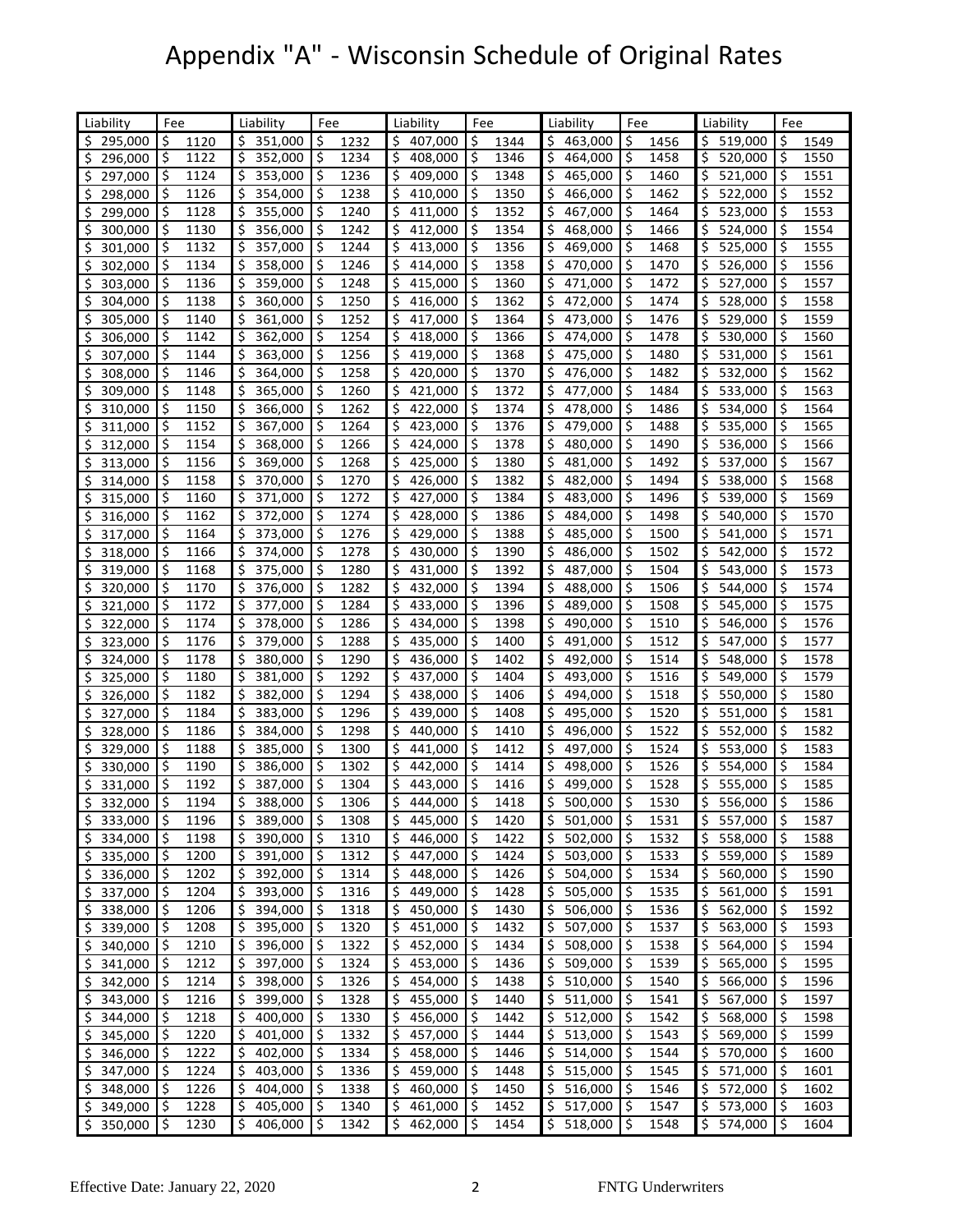| Liability               | Fee                     | Liability     | Fee                         | Liability                | Fee         | Liability        | Fee                | Liability               | Fee                      |
|-------------------------|-------------------------|---------------|-----------------------------|--------------------------|-------------|------------------|--------------------|-------------------------|--------------------------|
| \$575,000               | \$                      | \$            | \$                          | \$                       | \$          | Ś                | \$                 | Ś                       | \$                       |
|                         | 1605                    | 631,000       | 1661                        | 687,000                  | 1717        | 743,000          | 1773               | 799,000                 | 1829                     |
| \$576,000               | \$                      | \$            | ¦\$                         | \$                       | \$          | Ś                | \$                 | \$                      | \$                       |
|                         | 1606                    | 632,000       | 1662                        | 688,000                  | 1718        | 744,000          | 1774               | 800,000                 | 1830                     |
| \$                      | \$                      | \$            | \$                          | \$                       | \$          | \$               | \$                 | \$                      | \$                       |
| 577,000                 | 1607                    | 633,000       | 1663                        | 689,000                  | 1719        | 745,000          | 1775               | 801,000                 | 1831                     |
| \$578,000               | \$                      | \$            | \$                          | \$                       | \$          | \$               | \$                 | \$                      | \$                       |
|                         | 1608                    | 634,000       | 1664                        | 690,000                  | 1720        | 746,000          | 1776               | 802,000                 | 1832                     |
| \$579,000               | \$                      | \$            | \$                          | \$                       | \$          | \$               | \$                 | \$                      | \$                       |
|                         | 1609                    | 635,000       | 1665                        | 691,000                  | 1721        | 747,000          | 1777               | 803,000                 | 1833                     |
| \$580,000               | Ś                       | \$            | \$                          | \$                       | \$          | \$               | \$                 | \$                      | \$                       |
|                         | 1610                    | 636,000       | 1666                        | 692,000                  | 1722        | 748,000          | 1778               | 804,000                 | 1834                     |
| \$                      | \$                      | \$            | \$                          | \$                       | \$          | \$               | \$                 | \$                      | \$                       |
| 581,000                 | 1611                    | 637,000       | 1667                        | 693,000                  | 1723        | 749,000          | 1779               | 805,000                 | 1835                     |
| \$                      | \$                      | \$            | \$                          | \$                       | \$          | \$               | \$                 | \$                      | \$                       |
| 582,000                 | 1612                    | 638,000       | 1668                        | 694,000                  | 1724        | 750,000          | 1780               | 806,000                 | 1836                     |
| \$                      | \$                      | \$            | \$                          | \$                       | \$          | \$               | \$                 | \$                      | \$                       |
| 583,000                 | 1613                    | 639,000       | 1669                        | 695,000                  | 1725        | 751,000          | 1781               | 807,000                 | 1837                     |
| \$                      | $\zeta$                 | \$            | \$                          | \$                       | \$          | \$               | Ś                  | \$                      | \$                       |
| 584,000                 | 1614                    | 640,000       | 1670                        | 696,000                  | 1726        | 752,000          | 1782               | 808,000                 | 1838                     |
| \$                      | Ś                       | \$            | \$                          | \$                       | \$          | Ś                | Ś                  | \$                      | Ś.                       |
| 585,000                 | 1615                    | 641,000       | 1671                        | 697,000                  | 1727        | 753,000          | 1783               | 809,000                 | 1839                     |
| \$                      | Ś.                      | \$            | \$                          | \$                       | Ś.          | Ś                | Ś                  | \$                      | Ś.                       |
| 586,000                 | 1616                    | 642,000       | 1672                        | 698,000                  | 1728        | 754,000          | 1784               | 810,000                 | 1840                     |
| \$                      | Ś                       | \$            | \$.                         | \$                       | Ŝ.          | Ś                | Ś                  | Ś.                      | Ś.                       |
| 587,000                 | 1617                    | 643,000       | 1673                        | 699,000                  | 1729        | 755,000          | 1785               | 811,000                 | 1841                     |
| \$                      | Ś.                      | \$            | \$.                         | \$                       | \$          | Ś                | \$                 | \$                      | \$                       |
| 588,000                 | 1618                    | 644,000       | 1674                        | 700,000                  | 1730        | 756,000          | 1786               | 812,000                 | 1842                     |
| \$                      | \$                      | \$            | \$                          | \$                       | \$          | \$               | \$                 | \$                      | \$                       |
| 589,000                 | 1619                    | 645,000       | 1675                        | 701,000                  | 1731        | 757,000          | 1787               | 813,000                 | 1843                     |
| \$                      | \$                      | \$            | \$                          | \$                       | \$          | \$               | \$                 | \$                      | \$                       |
| 590,000                 | 1620                    | 646,000       | 1676                        | 702,000                  | 1732        | 758,000          | 1788               | 814,000                 | 1844                     |
| \$                      | \$                      | \$            | \$                          | \$                       | \$          | \$               | \$                 | \$                      | \$                       |
| 591,000                 | 1621                    | 647,000       | 1677                        | 703,000                  | 1733        | 759,000          | 1789               | 815,000                 | 1845                     |
| \$592,000               | \$.                     | \$            | \$                          | \$                       | \$          | \$               | \$                 | \$                      | \$                       |
|                         | 1622                    | 648,000       | 1678                        | 704,000                  | 1734        | 760,000          | 1790               | 816,000                 | 1846                     |
| \$                      | \$                      | \$            | \$                          | \$                       | \$          | \$               | \$                 | \$                      | \$                       |
| 593,000                 | 1623                    | 649,000       | 1679                        | 705,000                  | 1735        | 761,000          | 1791               | 817,000                 | 1847                     |
| \$                      | \$                      | \$            | \$                          | \$                       | \$          | \$               | \$                 | \$                      | \$                       |
| 594,000                 | 1624                    | 650,000       | 1680                        | 706,000                  | 1736        | 762,000          | 1792               | 818,000                 | 1848                     |
| \$                      | \$                      | \$            | 1681                        | \$                       | \$          | \$               | \$                 | \$                      | \$                       |
| 595,000                 | 1625                    | 651,000       | \$                          | 707,000                  | 1737        | 763,000          | 1793               | 819,000                 | 1849                     |
| \$                      | \$                      | \$            | \$                          | \$                       | \$          | \$               | \$                 | \$                      | \$                       |
| 596,000                 | 1626                    | 652,000       | 1682                        | 708,000                  | 1738        | 764,000          | 1794               | 820,000                 | 1850                     |
| \$                      | \$                      | \$            | \$                          | \$                       | \$          | Ś                | Ś                  | \$                      | Ś.                       |
| 597,000                 | 1627                    | 653,000       | 1683                        | 709,000                  | 1739        | 765,000          | 1795               | 821,000                 | 1851                     |
| \$                      | Ś.                      | \$            | \$                          | \$                       | \$          | Ś                | Ś                  | \$                      | Ś.                       |
| 598,000                 | 1628                    | 654,000       | 1684                        | 710,000                  | 1740        | 766,000          | 1796               | 822,000                 | 1852                     |
| \$                      | Ś                       | \$            | \$.                         | \$                       | Ś.          | Ś                | \$                 | Ś.                      | Ś.                       |
| 599,000                 | 1629                    | 655,000       | 1685                        | 711,000                  | 1741        | 767,000          | 1797               | 823,000                 | 1853                     |
| \$                      | \$                      | \$            | \$.                         | \$                       | \$          | Ś                | \$                 | \$                      | \$                       |
| 600,000                 | 1630                    | 656,000       | 1686                        | 712,000                  | 1742        | 768,000          | 1798               | 824,000                 | 1854                     |
| \$                      | \$                      | \$            | \$                          | \$                       | \$          | \$               | \$                 | \$                      | \$                       |
| 601,000                 | 1631                    | 657,000       | 1687                        | 713,000                  | 1743        | 769,000          | 1799               | 825,000                 | 1855                     |
| \$                      | \$                      | \$            | \$                          | \$                       | \$          | \$               | \$                 | \$                      | \$                       |
| 602,000                 | 1632                    | 658,000       | 1688                        | 714,000                  | 1744        | 770,000          | 1800               | 826,000                 | 1856                     |
| \$                      | \$                      | \$            | \$                          | \$                       | \$          | \$               | \$                 | \$                      | \$                       |
| 603,000                 | 1633                    | 659,000       | 1689                        | 715,000                  | 1745        | 771,000          | 1801               | 827,000                 | 1857                     |
| \$                      | \$                      | \$            | 1690                        | \$                       | \$          | \$               | \$                 | \$                      | \$                       |
| 604,000                 | 1634                    | 660,000       | \$                          | 716,000                  | 1746        | 772,000          | 1802               | 828,000                 | 1858                     |
| \$                      | \$                      | \$            | \$.                         | \$                       | \$          | \$               | \$                 | \$                      | \$                       |
| 605,000                 | 1635                    | 661,000       | 1691                        | 717,000                  | 1747        | 773,000          | 1803               | 829,000                 | 1859                     |
| \$                      | \$                      | \$            | ۱\$                         | \$                       | \$          | \$               | \$                 | \$                      | \$                       |
| 606,000                 | 1636                    | 662,000       | 1692                        | 718,000                  | 1748        | 774,000          | 1804               | 830,000                 | 1860                     |
| \$                      | \$                      | \$            | 1693                        | \$                       | \$          | \$               | \$                 | \$                      | \$                       |
| 607,000                 | 1637                    | 663,000       | \$                          | 719,000                  | 1749        | 775,000          | 1805               | 831,000                 | 1861                     |
| \$                      | \$                      | \$            | \$                          | \$                       | \$          | \$               | \$                 | \$                      | \$                       |
| 608,000                 | 1638                    | 664,000       | 1694                        | 720,000                  | 1750        | 776,000          | 1806               | 832,000                 | 1862                     |
| \$                      | \$                      | \$            | 1695                        | \$                       | \$          | Ś                | Ś                  | \$                      | \$                       |
| 609,000                 | 1639                    | 665,000       | \$                          | 721,000                  | 1751        | 777,000          | 1807               | 833,000                 | 1863                     |
| \$                      | Ś                       | \$            | 1696                        | $\overline{\mathsf{S}}$  | Ś.          | Ś.               | Ŝ                  | \$                      | Ś.                       |
| 610,000                 | 1640                    | 666,000       | Ŝ                           | 722,000                  | 1752        | 778,000          | 1808               | 834,000                 | 1864                     |
| \$                      | \$                      | \$            | \$                          | \$                       | Ś.          | \$               | Ś                  | \$                      | Ś.                       |
| 611,000                 | 1641                    | 667,000       | 1697                        | 723,000                  | 1753        | 779,000          | 1809               | 835,000                 | 1865                     |
| $\overline{\mathsf{s}}$ | $\mathsf{\hat{S}}$      | $\mathcal{S}$ | \$ ا                        | $\overline{\mathcal{S}}$ | \$          | \$               | \$ ا               | $\overline{\mathsf{S}}$ | $\overline{\mathcal{S}}$ |
| 612,000                 | 1642                    | 668,000       | 1698                        | 724,000                  | 1754        | 780,000          | 1810               | 836,000                 | 1866                     |
| \$613,000               | \$<br>1643              | \$<br>669,000 | \$ ا<br>1699                | \$725,000                | l\$<br>1755 | \$781,000        | $\zeta$<br>1811    | \$837,000               | \$<br>1867               |
| \$614,000               | \$<br>1644              | \$<br>670,000 | $\ddot{\mathsf{S}}$<br>1700 | \$726,000                | \$<br>1756  | \$<br>782,000    | \$<br>1812         | \$838,000               | \$<br>1868               |
| \$615,000               | \$<br>1645              | \$<br>671,000 | ۱\$<br>1701                 | \$727,000                | \$<br>1757  | \$<br>783,000    | \$ ا<br>1813       | \$839,000               | \$<br>1869               |
| \$616,000               | $\zeta$<br>1646         | \$<br>672,000 | 1702<br>۱\$                 | \$728,000                | \$<br>1758  | 784,000<br>\$    | 1814<br>\$,        | \$840,000               | 1870<br>\$               |
| \$617,000               | $\zeta$<br>1647         | \$<br>673,000 | \$<br>1703                  | $\sqrt{5}$ 729,000       | \$<br>1759  | \$<br>785,000 \$ | 1815               | \$841,000               | \$<br>1871               |
| \$618,000               | \$<br>1648              | \$<br>674,000 | 1704<br>۱\$                 | \$<br>730,000            | \$<br>1760  | \$<br>786,000    | 1\$<br>1816        | \$842,000               | \$<br>1872               |
| \$619,000               | \$<br>1649              | \$<br>675,000 | 1705<br>-\$                 | $\frac{1}{5}$ 731,000    | 1761<br>\$  | \$<br>787,000    | 1817<br>\$,        | \$843,000               | 1873<br>\$               |
|                         | $\zeta$                 | \$676,000     | ۱\$<br>1706                 | $\overline{5}$ 732,000   | \$<br>1762  | \$<br>788,000    | \$<br>1818         | \$844,000               | \$<br>1874               |
| \$620,000<br>\$621,000  | 1650<br>$\zeta$<br>1651 | \$677,000     | 1707<br>\$ ا                | $\frac{1}{5}$ 733,000    | \$<br>1763  | \$<br>789,000    | -\$<br>1819        | \$845,000               | \$<br>1875               |
|                         | $\zeta$                 | \$<br>678,000 | 1708                        | $\frac{1}{5}$ 734,000    | \$<br>1764  | \$<br>790,000    | .\$                | \$846,000               | 1876<br>\$               |
| \$622,000               | 1652<br>$\zeta$         | \$<br>679,000 | -\$<br>۱\$<br>1709          | $\frac{1}{5}$ 735,000    | \$<br>1765  | Ś<br>791,000     | 1820<br>.\$        | \$<br>847,000           | \$<br>1877               |
| \$623,000<br>\$624,000  | 1653<br>$\zeta$         | \$<br>680,000 | ۱\$<br>1710                 | $\frac{1}{5}$ 736,000    | \$<br>1766  | \$<br>792,000    | 1821<br>\$<br>1822 | \$<br>848,000           | \$<br>1878               |
|                         | 1654                    | \$<br>681,000 | \$ ا                        | $\frac{1}{5}$ 737,000    | \$<br>1767  | \$<br>793,000    |                    | \$<br>849,000           | 1879                     |
| \$625,000               | \$<br>1655              |               | 1711                        |                          |             |                  | \$<br>1823         |                         | \$                       |
| \$626,000               | \$<br>1656              | \$<br>682,000 | \$<br>1712                  | \$738,000                | \$<br>1768  | \$<br>794,000    | \$<br>1824         | \$850,000               | \$<br>1880               |
| \$627,000               | \$<br>1657              | \$<br>683,000 | ۱\$<br>1713                 | \$739,000                | \$<br>1769  | \$<br>795,000    | \$,<br>1825        | \$<br>851,000           | \$<br>1881               |
| \$628,000               | $\zeta$<br>1658         | \$<br>684,000 | 1714<br>\$ ا                | \$740,000                | \$<br>1770  | 796,000<br>\$    | 1826<br>-\$        | \$852,000               | 1882<br>\$               |
| \$629,000               | -\$<br>1659             | \$<br>685,000 | 1\$<br>1715                 | \$741,000                | 1\$<br>1771 | \$<br>797,000 \$ | 1827               | \$853,000               | \$ ا<br>1883             |
| \$630,000               | 1660<br>l \$            | \$<br>686,000 | 1\$<br>1716                 | $\frac{1}{5}$ 742,000    | l\$<br>1772 | \$<br>798,000    | $\vert$ \$<br>1828 | \$854,000               | 1884<br>1\$              |